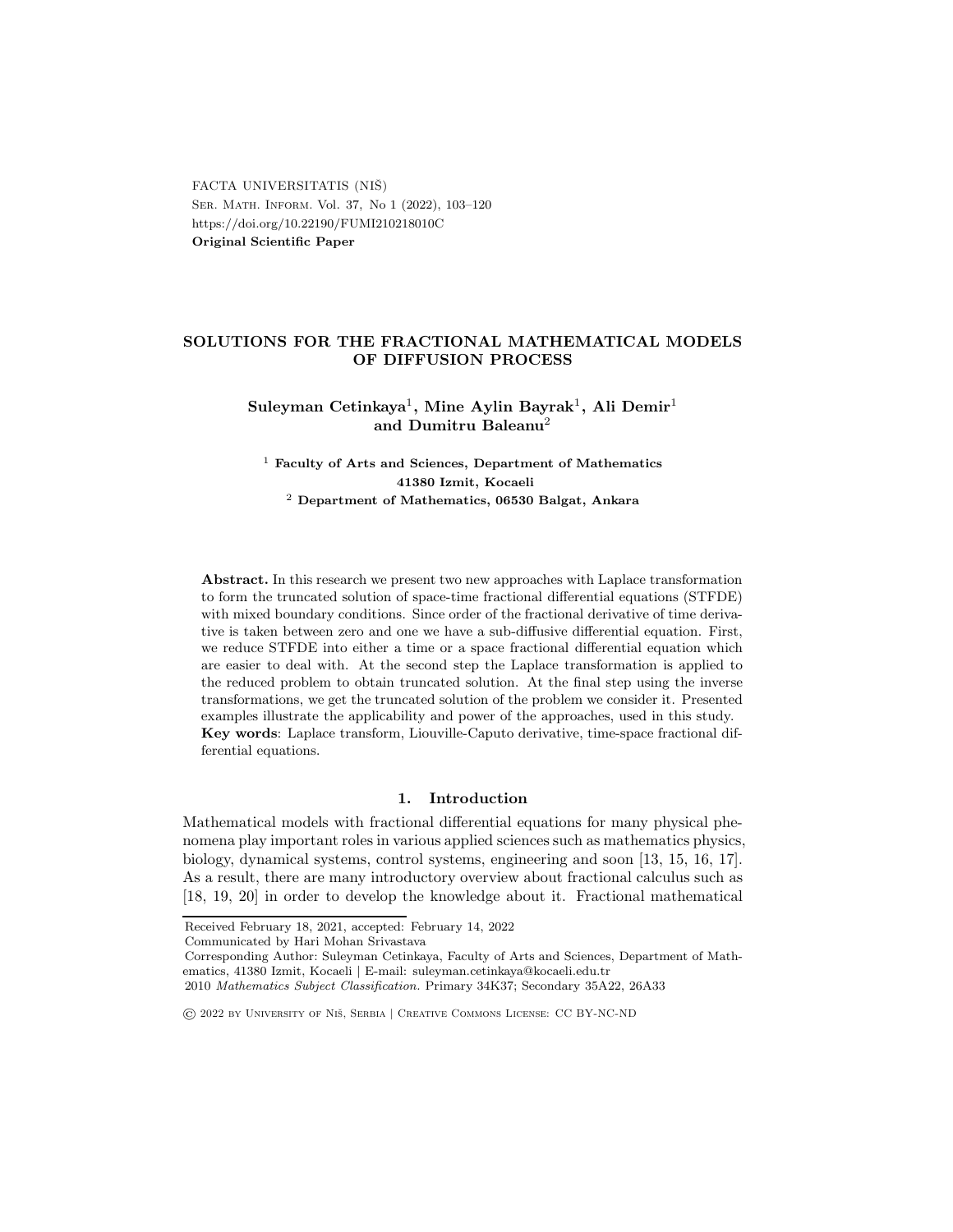104 S. Cetinkaya et al.

models plays a crucial role to model various physical and scientific processes since they have more degrees of freedom and memory to reflect the behavior of processes much more better. Therefore, many different processes such as the finite difference method [22], Kontrovich-Lebedev transform method[21], the homotopy perturbation method (HPM) [23, 12, 10] are introduced and applied so as to get the solution [14, 24, 25, 1, 4]. Moreover, various fractional derivatives are defined to make the mathematical modeling of physical phenomena much more better [2, 5, 6, 7, 8, 9]. Laplace transform appear frequently to solve complicated problems in applied sciences and engineering mathematics due to the special and useful properties of it [13, 15]. The purpose of this study to solve the following initial boundary value problem with STFDE:

- (1.1)  $D_t^{\alpha} u(x,t) = D_x^{\beta} u(x,t) + F, x \in \mathbb{R}, t \in \mathbb{R}$
- (1.2)  $u(x, 0) = \varphi(x), x \in \mathbb{R}$
- (1.3)  $u(0,t) = \mu_1(t), t \in \mathbb{R}$
- (1.4)  $u_x(0,t) = \mu_2(t), t \in \mathbb{R}$

where  $0 < \alpha \leq 1$ ,  $1 < \beta \leq 2$ . The restriction  $0 < \alpha \leq 1$  implies that we have a sub-diffusive case. Since diffusion coefficient is 1 in our problem, the direction of the diffusion from higher density to lower density.

## 2. Preliminaries and Notations

In this section, preliminaries, notations and properties of the fractional calculus are given [15, 17]. Riemann-Liouville time-fractional integral of a real valued function  $u(x, t)$  is defined as

(2.1) 
$$
I_t^{\alpha}u(x,t) = \frac{1}{\Gamma(\alpha)} \int_0^t (t-s)^{\alpha-1} u(x,s)ds
$$

where  $\alpha > 0$  denotes the order of the integral.

 $\alpha^{th}$  order the Liouville-Caputo time-fractional derivative operator of  $u(x,t)$  is defined as

(2.2)  
\n
$$
\frac{\partial^{\alpha}u(x,t)}{\partial t^{\alpha}} = I_{t}^{m-\alpha} \left[ \frac{\partial^{m}u(x,t)}{\partial t^{m}} \right]
$$
\n
$$
= \begin{cases}\n\frac{1}{\Gamma(m-\alpha)} \int_{0}^{t} (t-y)^{m-\alpha-1} \frac{\partial^{m}u(x,y)}{\partial y^{m}} dy, & m-1 < \alpha < m \\
\frac{\partial^{m}u(x,t)}{\partial t^{m}}, \alpha = m\n\end{cases}
$$

Two-parameter Mittag-Leffler function is defined as

(2.3) 
$$
E_{\alpha,\beta}(z) = \sum_{k=0}^{\infty} \frac{z^k}{\Gamma(\alpha k + \beta)}, Re(\alpha) > 0, z, \beta \in \mathbb{C}.
$$

where  $\alpha$  and  $\beta$  are parameters.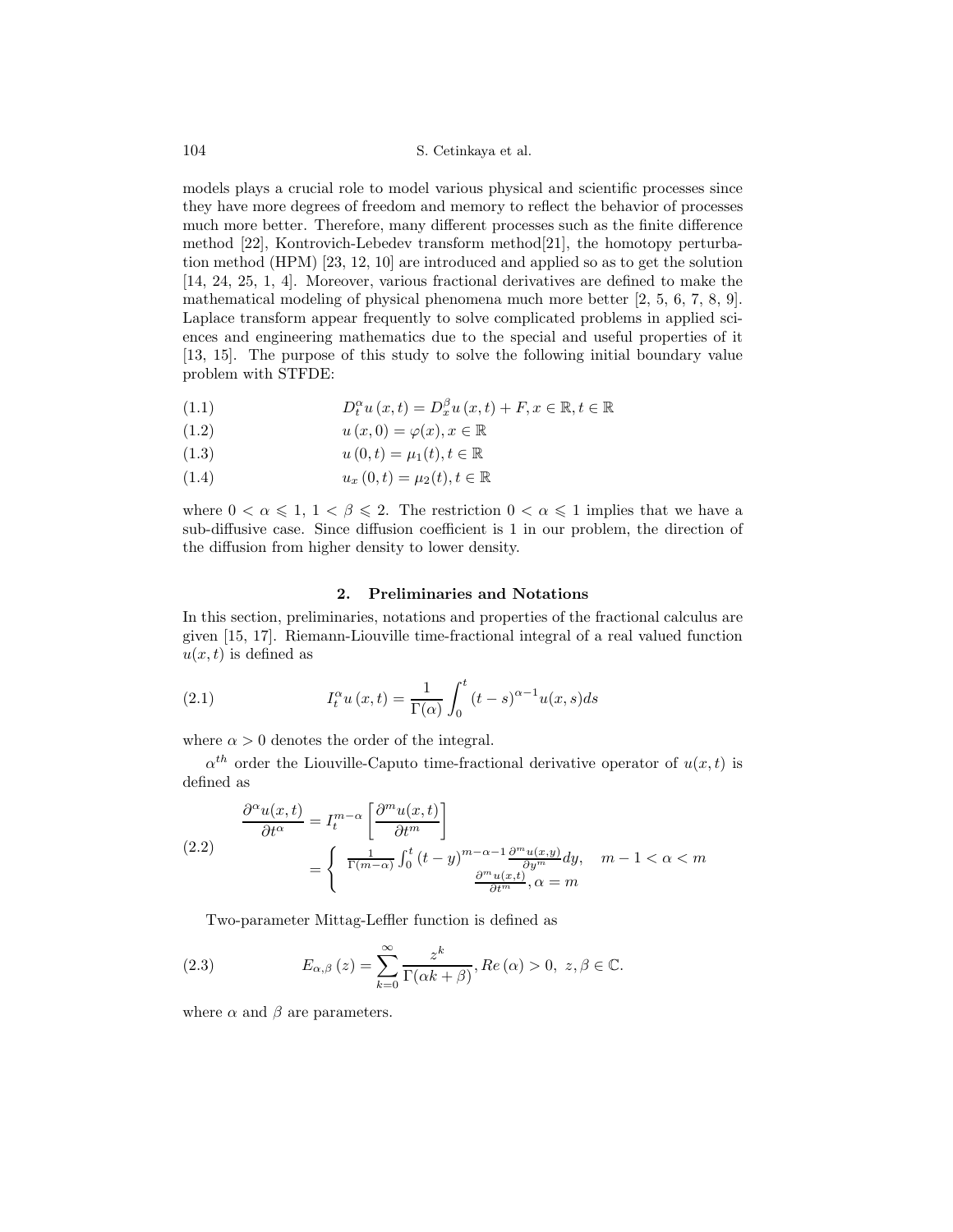The following set of functions has Laplace transformation

 $\left\{f(t) \mid \exists M, \tau_1, \tau_2 > 0, \text{ such that } |f(x,t)| < Me^{|t|/\tau_j} \text{ if } t \in (-1)^j \times [0,\infty) \right\}$ and it is defined as

(2.4) 
$$
\mathcal{L}[f(t)] = F(\omega) = \int_0^\infty e^{-\omega t} f(t) dt,
$$

which has the following property

(2.5) 
$$
\mathcal{L}\left[\frac{t^{n\alpha}}{\Gamma(n\alpha+1)}\right] = \frac{1}{\omega^{n\alpha+1}}, \alpha > 0
$$

inverse Laplace inverse transform of  $\frac{1}{\omega^{n\alpha+1}}$  is defined as

(2.6) 
$$
\mathcal{L}^{-1}\left[\frac{1}{\omega^{n\alpha+1}}\right] = \frac{t^{n\alpha}}{\Gamma(n\alpha+1)}, Re(\alpha) > 0
$$

where  $n > 0$  [13, 15, 17].

For  $\alpha^{th}$  order the Liouville-Caputo time-fractional derivative of  $f(x, t)$ , the Laplace transformation has the following form [13, 15, 17]:

(2.7) 
$$
\mathcal{L}\left[\frac{\partial^{\alpha}f(x,t)}{\partial t^{\alpha}}\right] = \omega^{\alpha}\mathcal{L}\left[f(x,t)\right] - \sum_{k=0}^{n-1} \left[\omega^{\alpha-k-1}\frac{\partial^{k}f(x,0)}{\partial t^{k}}\right], n-1 < \alpha \leq n, n \in \mathbb{N}.
$$

Similarly, for  $\beta^{th}$  order the Liouville-Caputo space-fractional derivative of  $f(x,t)$ , the Laplace transformation has the following form

(2.8)  

$$
\mathcal{L}\left[\frac{\partial^{\beta}f(x,t)}{\partial x^{\beta}}\right] = \omega^{\beta}\mathcal{L}\left[f(x,t)\right] - \sum_{k=0}^{m-1} \left[\omega^{\beta-k-1}\frac{\partial^{k}f(0,t)}{\partial x^{k}}\right], m-1 < \beta \leq m, m \in \mathbb{N}.
$$

### 3. Solving FPDE via Laplace Transformation with New Approaches

# **3.1.** First approach with the transformation  $u(x,t) = D_t^{1-\alpha}v(x,t)$

In this section, we consider the problem  $(1.1)-(1.4)$  below and apply new approach to construct truncated solution of it. First the order of time fractional derivative is made integer by the transformation  $u(x,t) = D_t^{1-\alpha}v(x,t)$  and then we apply the Laplace transformation with respect to space variable  $x$  to obtain the truncated solution at the final step.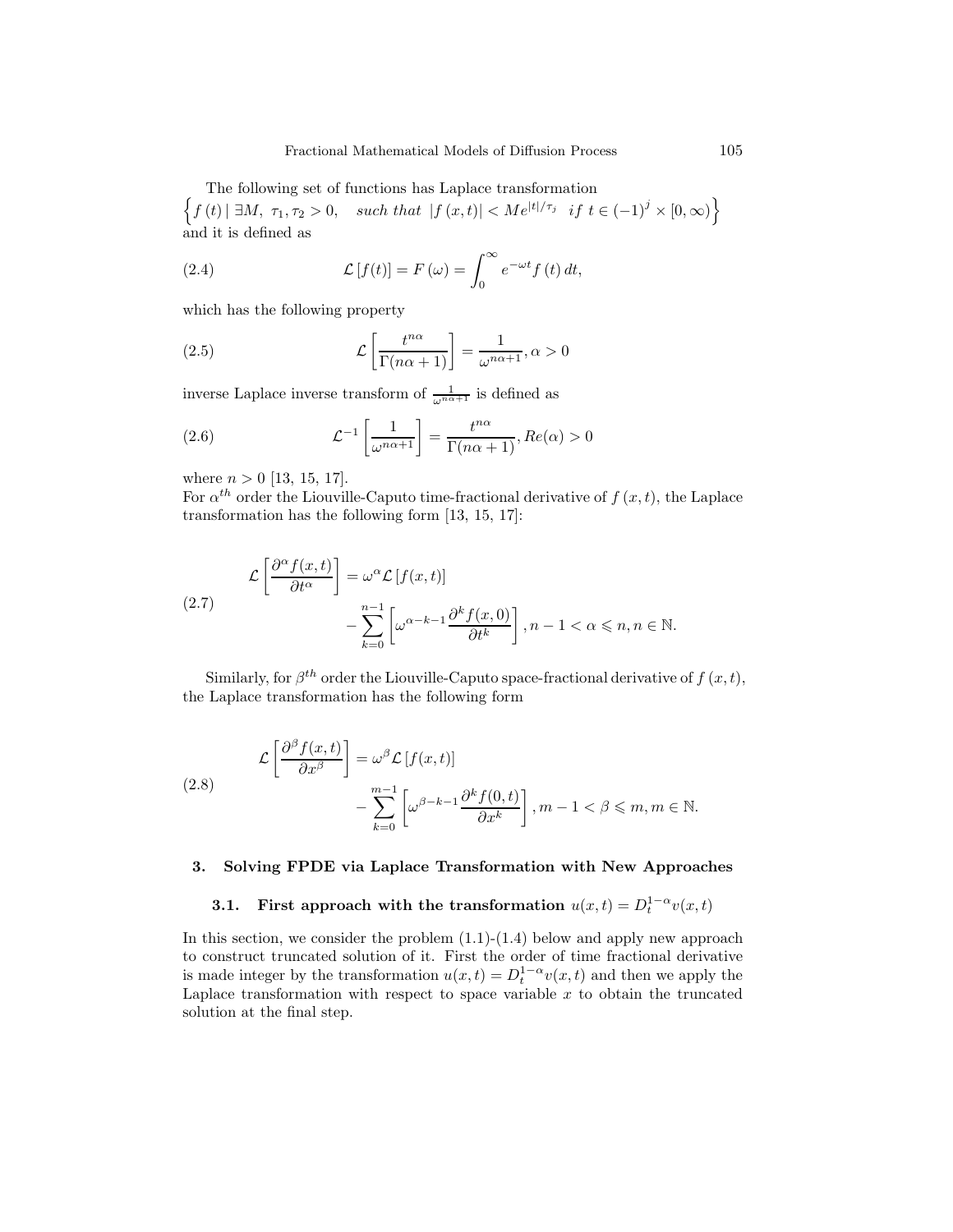We make use of the transformation  $u(x,t) = D_t^{1-\alpha}v(x,t)$  in Eq. (1.1) to make the order of fractional derivative with respect to time variable  $t$ , integer,. Hence we obtain the following problem:

(3.1) 
$$
D_t v(x,t) = D_x^{\beta} (D_t^{1-\alpha} v(x,t)) + F(t),
$$

along with the initial and boundary conditions

(3.2) 
$$
v(x,0) = D_t^{\alpha-1} \varphi(x),
$$

(3.3) 
$$
v(0,t) = D_t^{\alpha-1} \mu_1(t),
$$

(3.4) 
$$
v_x(0,t) = D_t^{\alpha-1} \mu_2(t).
$$

Now let us apply the transformation to Eq. (3.1)

(3.5) 
$$
\mathcal{L}\left[D_t^{1-\alpha}v(x,t)\right] = w^{-\beta}\mathcal{L}\left[D_tv(x,t) - F(t)\right] + \frac{1}{w}D_t^{1-\alpha}v(0,t) + \frac{1}{w^2}D_t^{1-\alpha}v_x(0,t).
$$

Hence the inverse transformation of Eq. (3.5) becomes

(3.6) 
$$
D_t^{1-\alpha} v(x,t) = \mathcal{L}^{-1} \left[ w^{-\beta} \mathcal{L} \left[ D_t v(x,t) - F(t) \right] \right] + \mu_1(t) + x \mu_2(t).
$$

Taking the transformation  $D_t^{\alpha-1}v$  of equation (3.6) leads to

$$
(3.7) \ v(x,t) = D_t^{\alpha-1} \left[ \mathcal{L}^{-1} \left[ w^{-\beta} \mathcal{L} \left[ D_t v(x,t) - F(t) \right] \right] \right] + D_t^{\alpha-1} \mu_1(t) + x D_t^{\alpha-1} \mu_2(t).
$$

After using the equation (3.7) successively, the following recurrence relation is obtained:

$$
v_{0}(x,t) = D_{t}^{\alpha-1} \mu_{1}(t) + x D_{t}^{\alpha-1} \mu_{2}(t)
$$
  
\n
$$
v_{1}(x,t) = \frac{x^{\beta}}{\Gamma(\beta+1)} D_{t}^{2\alpha-1} [\mu_{1}(t) - F(t)] + \frac{x^{\beta+1}}{\Gamma(\beta+2)} D_{t}^{2\alpha-1} \mu_{2}(t)
$$
  
\n
$$
v_{2}(x,t) = \frac{x^{2\beta}}{\Gamma(2\beta+1)} D_{t}^{3\alpha-1} [\mu_{1}(t) - F(t)] + \frac{x^{2\beta+1}}{\Gamma(2\beta+2)} D_{t}^{3\alpha-1} \mu_{2}(t)
$$
  
\n
$$
v_{3}(x,t) = \frac{x^{3\beta}}{\Gamma(3\beta+1)} D_{t}^{4\alpha-1} [\mu_{1}(t) - F(t)] + \frac{x^{3\beta+1}}{\Gamma(3\beta+2)} D_{t}^{4\alpha-1} \mu_{2}(t)
$$
  
\n
$$
\vdots
$$
  
\n
$$
v_{n}(x,t) = \frac{x^{n\beta}}{\Gamma(n\beta+1)} D_{t}^{(n+1)\alpha-1} [\mu_{1}(t) - F(t)] + \frac{x^{n\beta+1}}{\Gamma(n\beta+2)} D_{t}^{(n+1)\alpha-1} \mu_{2}(t)
$$

By taking the first *n*-term, the truncated solution for the problem  $(3.1)-(3.4)$  is constructed as follows:

(3.9) 
$$
v = \sum_{k=0}^{n} v_k(x, t)
$$

For the convergence of the approximate solution see the paper [11], [3]. Hence by means of transformation  $u(x,t) = D_t^{1-\alpha}v(x,t)$ , the solution of the problem (1.1)-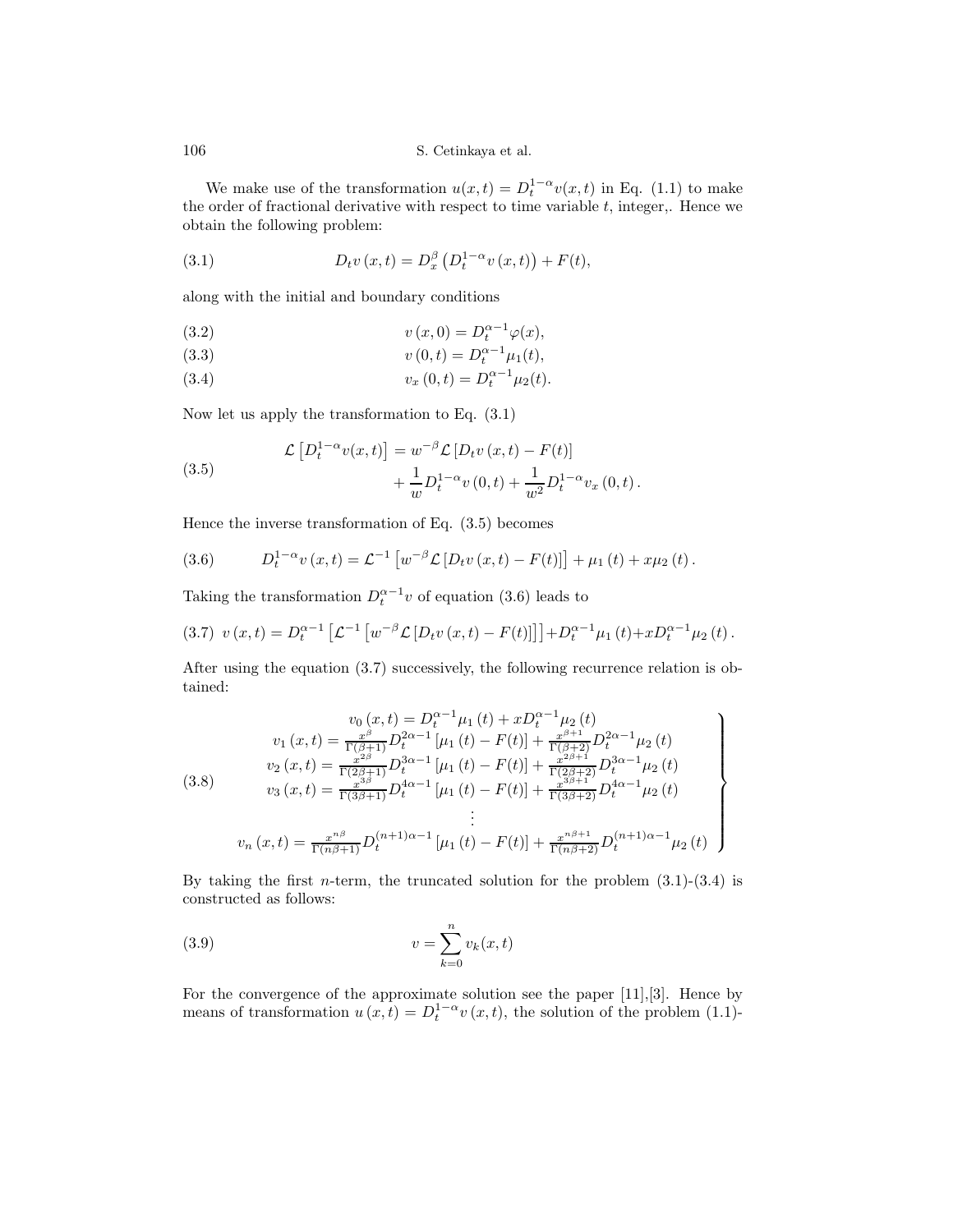(1.4) is obtained as follows.

$$
(3.10)
$$
\n
$$
u_{1}(x,t) = \frac{x^{\beta}}{\Gamma(\beta+1)} D_{t}^{\alpha} [\mu_{1}(t) - F(t)] + \frac{x^{\beta+1}}{\Gamma(\beta+2)} D_{t}^{\alpha} \mu_{2}(t)
$$
\n
$$
u_{2}(x,t) = \frac{x^{2\beta}}{\Gamma(2\beta+1)} D_{t}^{2\alpha} [\mu_{1}(t) - F(t)] + \frac{x^{2\beta+1}}{\Gamma(2\beta+2)} D_{t}^{2\alpha} \mu_{2}(t)
$$
\n
$$
u_{3}(x,t) = \frac{x^{3\beta}}{\Gamma(3\beta+1)} D_{t}^{3\alpha} [\mu_{1}(t) - F(t)] + \frac{x^{2\beta+1}}{\Gamma(3\beta+2)} D_{t}^{3\alpha} \mu_{2}(t)
$$
\n
$$
\vdots
$$
\n
$$
u_{n}(x,t) = \frac{x^{n\beta}}{\Gamma(n\beta+1)} D_{t}^{n\alpha} [\mu_{1}(t) - F(t)] + \frac{x^{n\beta+1}}{\Gamma(n\beta+2)} D_{t}^{n\alpha} \mu_{2}(t)
$$

The *n*-term truncated solution of the problem  $(1.1)-(1.4)$  is formed by

(3.11) 
$$
u(x,t) = \mu_1(t) + x\mu_2(t) + \sum_{k=1}^n \left[ \frac{x^{k\beta}}{\Gamma(k\beta + 1)} D_t^{k\alpha} \left[ \mu_1(t) - F(t) \right] + \frac{x^{k\beta + 1}}{\Gamma(k\beta + 2)} D_t^{k\alpha} \mu_2(t) \right]
$$

Various initial boundary value problems with STFDE are illustrated with the approach above.

Example 1. Consider the following initial boundary value problems with STFDE

(3.12) 
$$
D_t^{\alpha} u(x,t) = D_x^{\beta} u(x,t), 0 < \alpha \leq 1, 1 < \beta \leq 2,
$$

(3.13) 
$$
u(x,0) = e^x,
$$

$$
(3.14) \t\t u(0,t) = e^t
$$

(3.15) 
$$
u_x(0,t) = e^t
$$

Via the equation  $(3.11)$ , the solution of the problem  $(3.11)-(3.15)$  is obtained as follows:

,

.

(3.16) 
$$
u(x,t) = \sum_{n=0}^{\infty} \left[ \frac{x^{n\beta}}{\Gamma(n\beta+1)} D_t^{n\alpha} e^t + \frac{x^{n\beta+1}}{\Gamma(n\beta+2)} D_t^{n\alpha} e^t \right]
$$

Notice that for  $\alpha = 1$  and  $\beta = 2$ , the obtained solution of problem (3.12)-(3.15) coincides with the exact solution  $u(x,t) = e^{t+x}$ .

As it can be seen from Table 3.1 that for the fixed values of  $x$  and for various values of t, the truncated solution  $u(x, t)$  generally decreases as the order of the fractional derivatives  $\alpha$  and  $\beta$  increases to 1 and 2 respectively. Moreover, for the fixed values of  $\alpha$ ,  $\beta$  and  $t$  and for various values of x the truncated solution  $u(x, t)$ generally increases. Figure 3.1 and Figure 3.2 verify these analysis.

Example 2. Consider the following initial boundary value problems with STFDE

(3.17) 
$$
D_t^{\alpha}u(x,t) = D_x^{\beta}u(x,t),
$$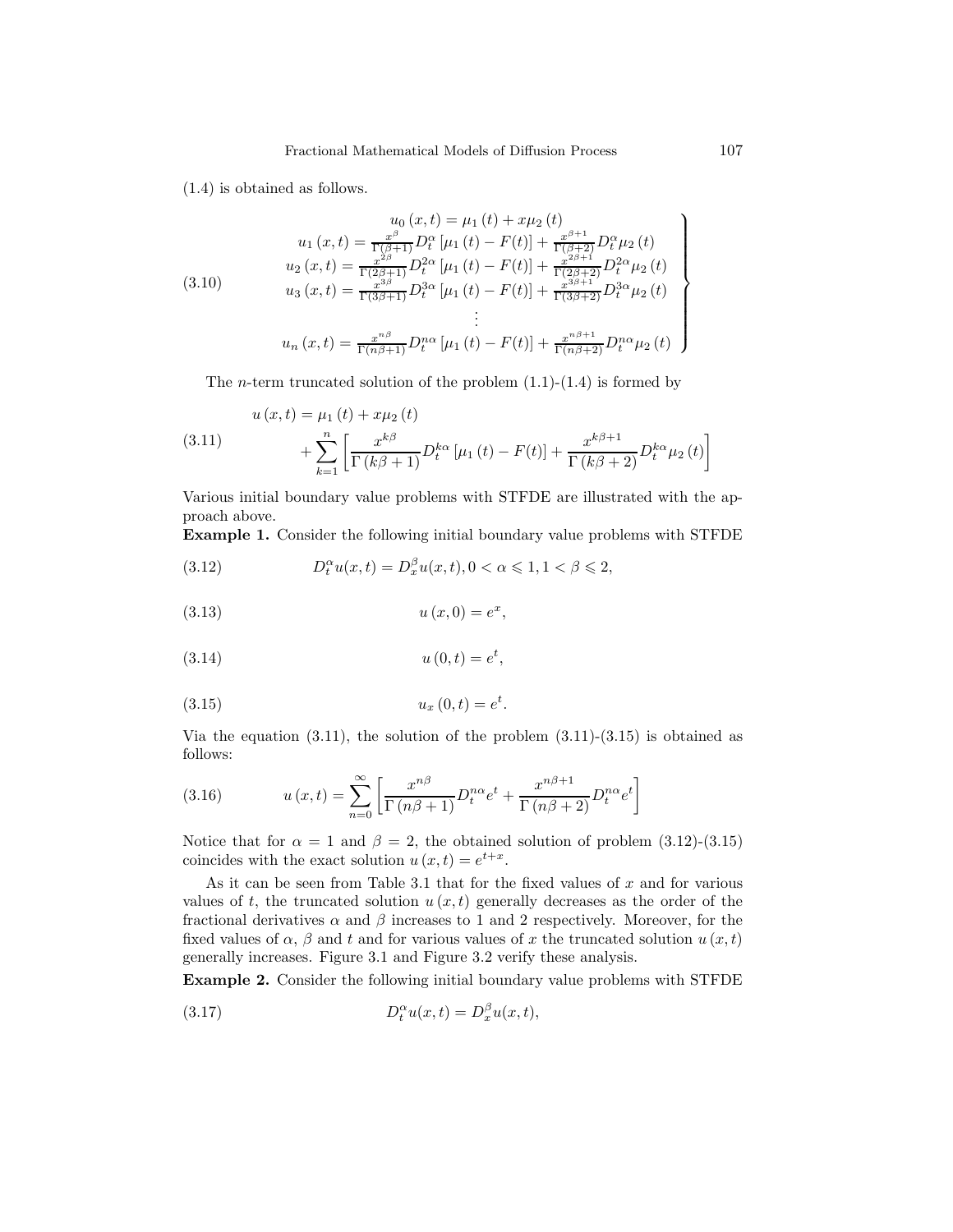| $\mathcal{X}$ | t                | $\alpha = 0.5$        | $\alpha = 0.75$   | $\alpha=1$        | Exact            |
|---------------|------------------|-----------------------|-------------------|-------------------|------------------|
|               |                  | $\beta = 1.5$         | $\beta = 1.75$    | $\beta = 2$       |                  |
| 0.2           | 0.3              | 1.675391751023197     | 1.661611900072517 | 1.648721270700128 | 1,64872127070013 |
|               | 0.6              | 2.283916841552046     | 2.250319144729066 | 2.225540928492467 | 2,22554092849247 |
|               | 0.9              | 3.100190675952160     | 3.042543402023502 | 3.004166023946433 | 3,00416602394643 |
| 0.4           | 0.3              | 2.061251560254603     | 2.041884927738453 | 2.013752707470477 | 2,01375270747048 |
|               | 0.6              | 2.853064443823610     | 2.783562915911935 | 2.718281828459045 | 2,71828182845905 |
|               | 0.9              | 3.906280530683131     | 3.775744672641578 | 3.669296667619244 | 3,66929666761924 |
| 0.6           | 0.3              | 2.503100562482106     | 2.494912862533716 | 2.459603111156950 | 2,45960311115695 |
|               | 0.6 <sup>l</sup> | 3.524424504544300     | 3.429372923376531 | 3.320116922736547 | 3,32011692273655 |
|               | 0.9              | 4.872515541590597     | 4.670760057580716 | 4.481689070338066 | 4,48168907033806 |
| 0.8           |                  | 0.3 3.005168989384650 | 3.031418130123285 | 3.004166023946433 | 3,00416602394643 |
|               | 0.6              | 4.308486262927710     | 4.205754361438392 | 4.055199966844675 | 4,05519996684467 |
|               | 0.9              | 6.018093997314748     | 5.754562697087009 | 5.473947391727201 | 5,47394739172720 |

Table 3.1: The values of the truncated solution for various values of  $\alpha$  and  $\beta$  for Example 1.



Fig. 3.1: The 10th-order truncated and exact solutions of the problem (3.12)-(3.15) for different  $\alpha$  and  $\beta$  at  $x = 0.2$ .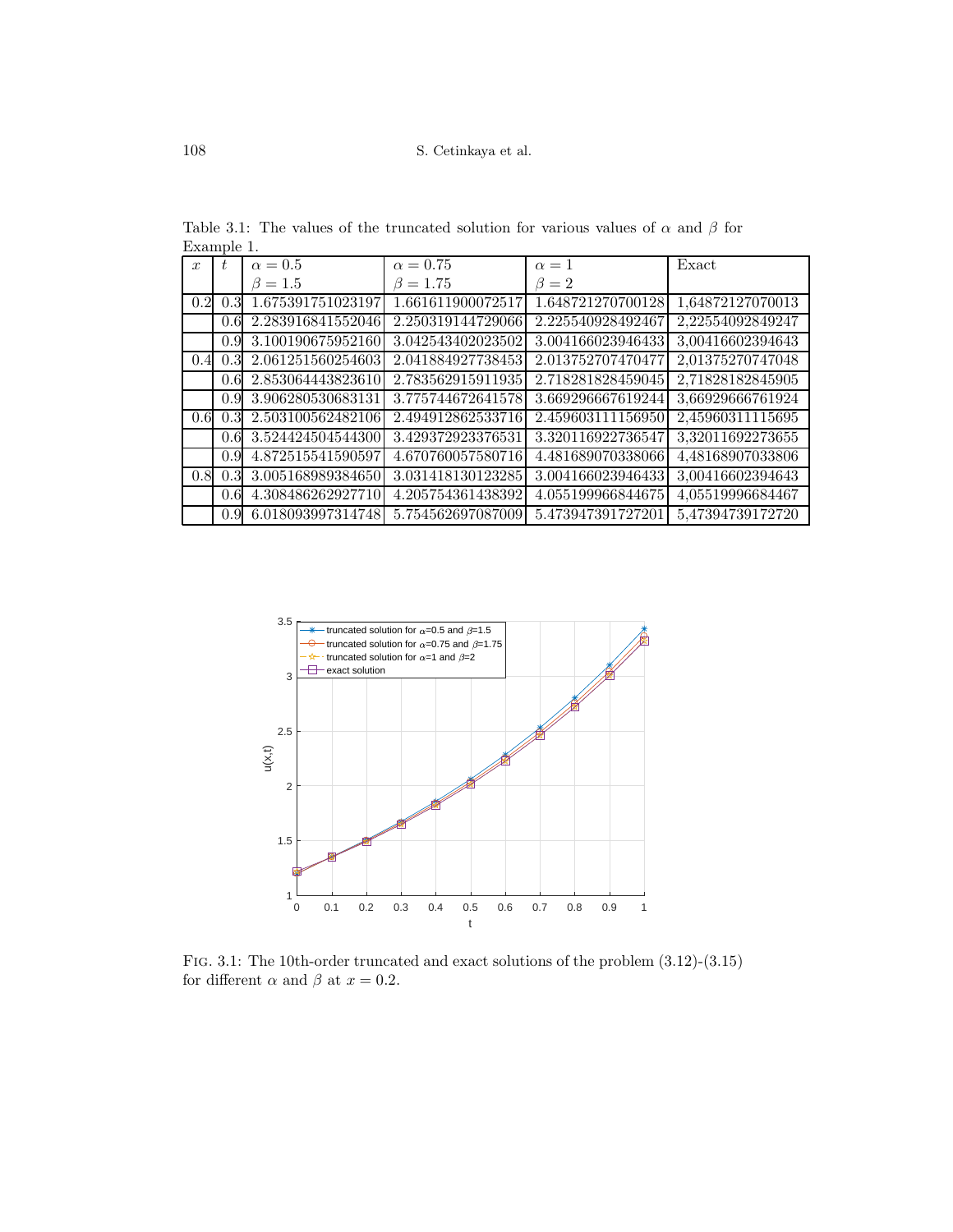

Fig. 3.2: The 10th-order truncated and exact solutions of the problem (3.12)-(3.15) for different  $\alpha$  and  $\beta$  at  $t = 0.2$ .

(3.18) 
$$
u(x, 0) = \cos(x) ,
$$

$$
(3.19) \t\t u(0,t) = e^{-t},
$$

$$
(3.20) \t\t u_x(0,t) = 0.
$$

Via the equation  $(3.11)$ , the solution of the problem  $(3.17)-(3.20)$  is obtained as follows:

(3.21) 
$$
u(x,t) = \sum_{n=0}^{\infty} \frac{x^{n\beta}}{\Gamma(n\beta+1)} D_t^{n\alpha} e^t
$$

Notice that for  $\alpha = 1$  and  $\beta = 2$ , the obtained solution of problem (3.17)-(3.20) coincides with the exact solution  $u(x,t) = e^{-t}\cos(x)$ .

Example 3. Consider the following initial boundary value problems with STFDE

(3.22) 
$$
D_t^{\alpha} u(x,t) = D_x^{\beta} u(x,t) + e^t,
$$

$$
(3.23) \t\t u(x,0) = e^x + 1,
$$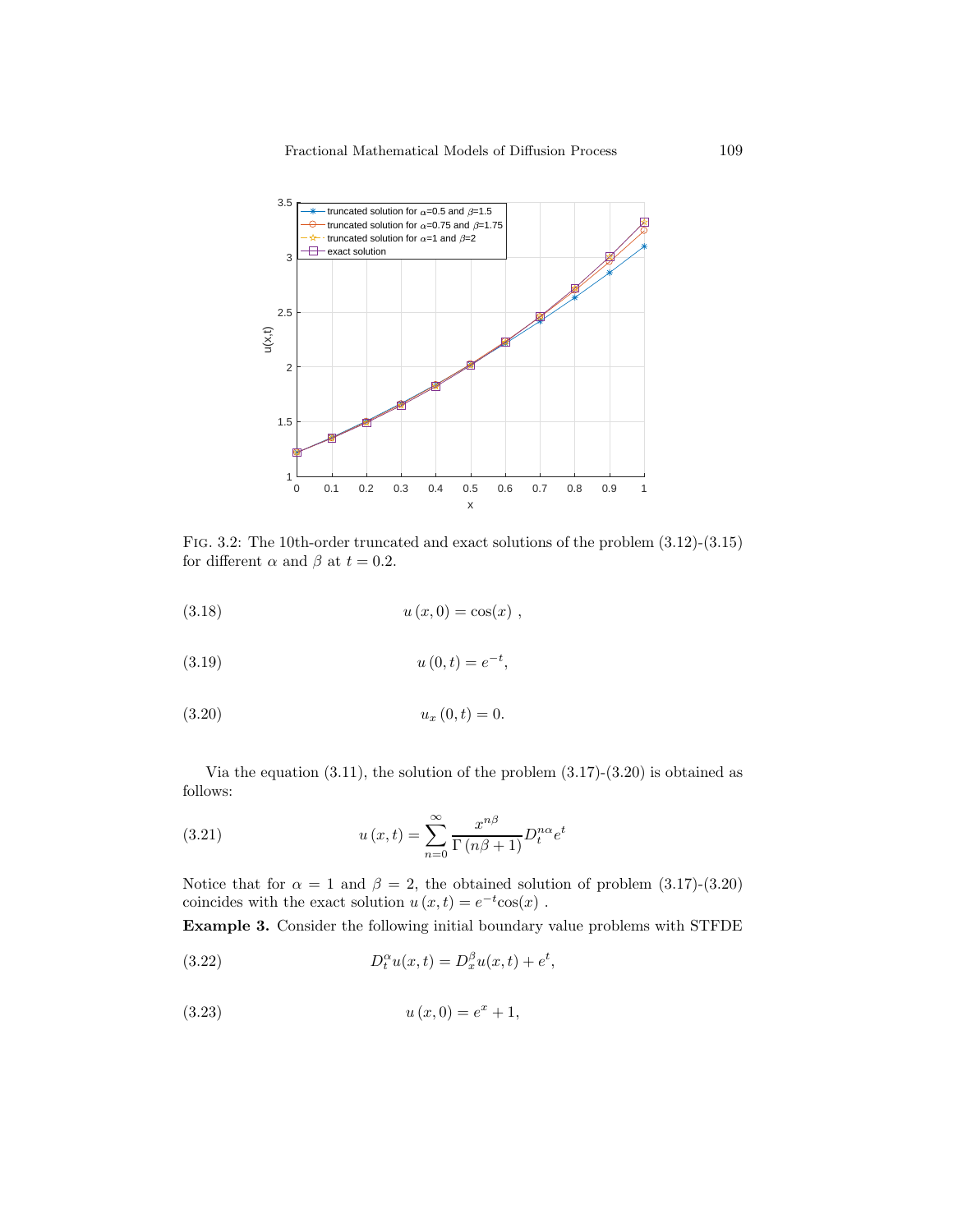| $\mathcal{X}$ |                  | $\alpha = 0.5$        | $\alpha = 0.75$   | $\alpha=1$        | Exact             |
|---------------|------------------|-----------------------|-------------------|-------------------|-------------------|
|               |                  | $\beta = 1.5$         | $\beta = 1.75$    | $\beta=2$         |                   |
| 0.2           | 0.3              | 0,740472648604241     | 0,757764200108701 | 0,735084515424080 | 0,726051178345969 |
|               | 0.6              | 0,548210064836476     | 0,564830235716550 | 0,539573137005435 | 0,537871942066125 |
|               | 0.9 <sup>°</sup> | 0,405778446537417     | 0,420771990105327 | 0,394990889736626 | 0,398465335076047 |
| 0.4           | 0.3              | 0,738053847242957     | 0,797806797805539 | 0.717923192590723 | 0,682338766716552 |
|               | 0.6 <sub>l</sub> | 0,543999806762696     | 0,602676230708350 | 0,511983040348768 | 0,505488991061114 |
|               | 0.9 <sub>l</sub> | 0,400241480080791     | 0,454322518697496 | 0.360491216360044 | 0,374475454932091 |
| 0.6           | 0.3 <sub>l</sub> | 0,731490321530827     | 0,856606643012024 | 0,689453469660600 | 0,611423661702639 |
|               | 0.6 <sub>l</sub> | 0,532578497121307     | 0,658215581297093 | 0,466416576416867 | 0,452953789145250 |
|               | 0.9              | 0,385226030471766     | 0,503529541784707 | 0,303777849742335 | 0,335556420125626 |
| 0.8           |                  | 0.3 0.718716235427178 | 0.932090444852964 | 0,649873504996465 | 0,516133024755582 |
|               | 0.6              | 0,510364398169066     | 0,729393151506932 | 0,403495894729401 | 0,382360749034503 |
|               |                  | 0.9 0,356041852908981 | 0,566492343465877 | 0,226020491016988 | 0,283259809758270 |

Table 3.2: The values of the truncated solution for various values of  $\alpha$  and  $\beta$  for Example 2.



Fig. 3.3: The 10th-order truncated and exact solutions of the problem (3.17)-(3.20) for different  $\alpha$  and  $\beta$  at  $x = 0.2$ .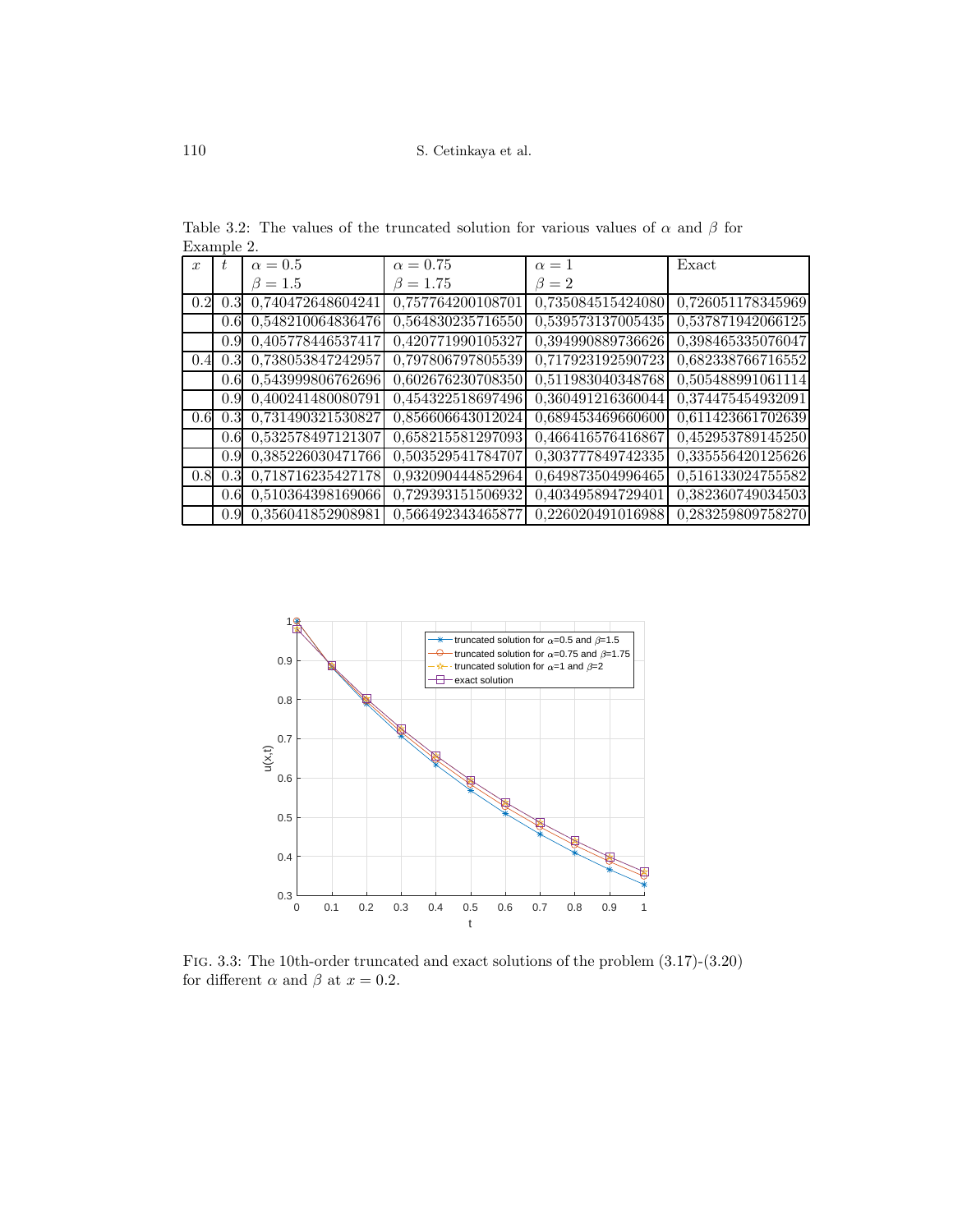Fractional Mathematical Models of Diffusion Process 111

,

$$
(3.24) \t\t u(0,t) = 2e^t
$$

$$
(3.25) \t\t u_x(0,t) = e^t.
$$

Via the equation  $(3.11)$ , the solution of the problem  $(3.22)-(3.25)$  is obtained as follows:

(3.26) 
$$
u(x,t) = 2e^t + xe^t + \sum_{k=1}^n \left[ \frac{x^{k\beta}}{\Gamma(k\beta + 1)} D_t^{k\alpha} e^t + \frac{x^{k\beta + 1}}{\Gamma(k\beta + 2)} D_t^{k\alpha} e^t \right]
$$

Notice that for  $\alpha = 1$  and  $\beta = 2$ , the obtained solution of problem (3.22)-(3.25) coincides with the exact solution  $u(x,t) = e^t (e^x + 1)$ . Analysis of many examples lead us to the conclusion that the transformation  $u(x,t) = D_t^{1-\alpha}v(x,t)$  decrease the effect of  $\alpha$  and increase the effect of  $\beta$ .

## **3.2.** Second approach with the transformation  $u(x,t) = D_x^{2-\beta}v(x,t)$

In this section, we take the same problem  $(1.1)-(1.4)$  but apply a different approach to construct approximate solution of it. First the order of space fractional derivative is made integer by the transformation  $u(x,t) = D_x^{2-\beta}v(x,t)$  and then we make the initial condition homogenous via the  $w(x,t) = v(x,t) - v(x,0)$ . Unlike the first approach, we apply the Laplace transformation to obtain the approximate solution at the final step. Now let us illustrate this approach step by step: First taking the transformation  $u(x,t) = D_x^{2-\beta}v(x,t)$  into account, the problem (1.1)-(1.4) is turned into the problem below:

(3.27) 
$$
D_t^{\alpha} (D_x^{2-\beta} v(x,t)) = D_x^2 v(x,t) + F(x),
$$

along with the initial and boundary conditions

(3.28) 
$$
v(x,0) = D_x^{\beta-2} \varphi(x),
$$

$$
(3.29) \t\t v(0,t) = 0,
$$

$$
(3.30) \t\t v_x(0,t) = 0.
$$

By  $w(x,t) = v(x,t) - v(x,0)$ , the problem (3.27)-(3.30) is transformed into initial boundary value problems with STFDE:

(3.31) 
$$
D_t^{\alpha} (D_x^{2-\beta} w(x,t)) = D_x^{2} w(x,t) + D_x^{\beta} \varphi(x) + F(x),
$$

$$
(3.32) \t\t w(x,0) = 0,
$$

(3.33) 
$$
w(0,t) = -D_x^{\beta-2}\varphi(0),
$$

(3.34) 
$$
w_x(0,t) = -D_x^{\beta-1}\varphi(0).
$$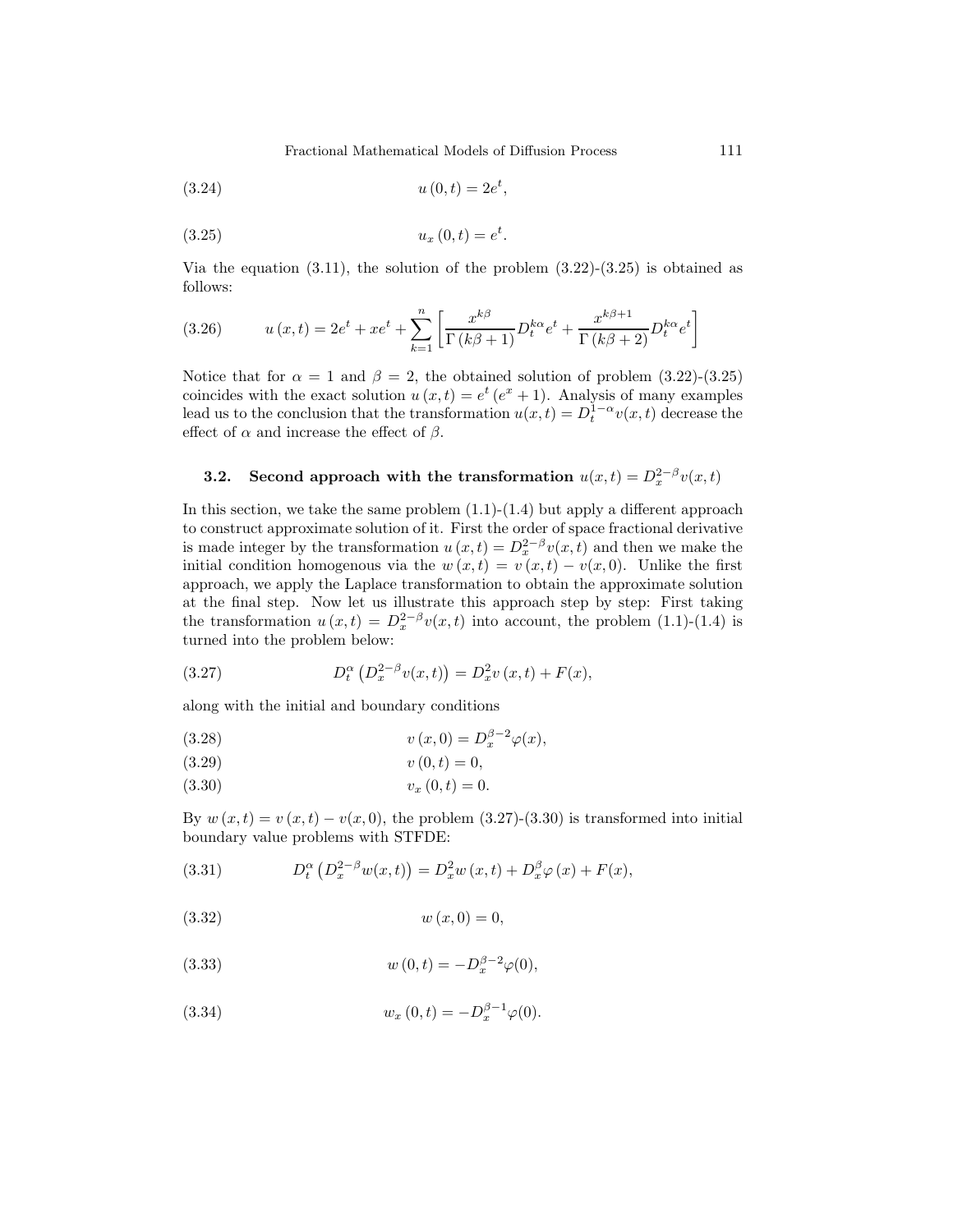112 S. Cetinkaya et al.

Taking the Laplace transform of Eq.  $(3.31)$  with respect to time variable t

$$
(3.35) \mathcal{L}\left[D_{x}^{2-\beta}w(x,t)\right] = \frac{1}{z}D_{x}^{2-\beta}w(x,0) + \frac{1}{z^{\alpha}}\mathcal{L}\left[D_{x}^{2}w(x,t) + D_{x}^{\beta}\varphi(x) + F(x)\right].
$$

Applying the inverse Laplace transform of Eq. (3.35)

(3.36)  

$$
D_x^{2-\beta}w(x,t) = \mathcal{L}^{-1}\left[\frac{1}{z}D_x^{2-\beta}w(x,0)\right] + \mathcal{L}^{-1}\left[\frac{1}{z^{\alpha}}\mathcal{L}\left[D_x^{2}w(x,t) + D_x^{\beta}\varphi(x) + F(x)\right]\right].
$$

Taking the integral of order  $\beta - 2$  of equation (3.36), we get

(3.37)  

$$
w(x,t) = D_x^{\beta-2} \left[ \mathcal{L}^{-1} \left[ \frac{1}{z} D_x^{2-\beta} w(x,0) \right] \right] + D_x^{\beta-2} \left[ \mathcal{L}^{-1} \left[ \frac{1}{z^{\alpha}} \mathcal{L} \left[ D_x^2 w(x,t) + D_x^{\beta} \varphi(x) + F(x) \right] \right] \right].
$$

After using the equation (3.37) successively, the following recurrence relation is obtained:

(3.38)  
\n
$$
w_0(x,t) = D_x^{\beta-2} \left[ \mathcal{L}^{-1} \left[ D_x^{2-\beta} w(x,0) \right] \right] = 0
$$
\n
$$
w_1(x,t) = D_x^{\beta-2} \left[ \mathcal{L}^{-1} \left[ z^{\alpha} \mathcal{L} \left[ D_x^{\beta} \varphi(x) + F(x) \right] \right] \right]
$$
\n
$$
w_2(x,t) = D_x^{\beta-2} \left[ \mathcal{L}^{-1} \left[ z^{\alpha} \mathcal{L} \left[ D_x^2 w_1(x,t) \right] \right] \right]
$$
\n
$$
w_3(x,t) = D_x^{\beta-2} \left[ \mathcal{L}^{-1} \left[ z^{\alpha} \mathcal{L} \left[ D_x^2 w_2(x,t) \right] \right] \right]
$$
\n
$$
\vdots
$$
\n
$$
w_n(x,t) = D_x^{\beta-2} \left[ \mathcal{L}^{-1} \left[ z^{\alpha} \mathcal{L} \left[ D_x^2 w_{n-1}(x,t) \right] \right] \right]
$$

For the convergence of the approximate solution see the paper [11],[3].

The *n*-term truncated solution of the problem  $(3.31)-(3.34)$  is formed by

(3.39) 
$$
w(x,t) = \sum_{k=0}^{n} w_k(x,t)
$$

From transformation  $v(x,t) = w(x,t) + D_x^{\beta-2} \varphi(x)$ , the n-term approximate solution of the problem (3.27)-(3.30) is obtained as follows.

(3.40) 
$$
v(x,t) = \sum_{k=0}^{n} w_k(x,t) + D_x^{\beta - 2} \varphi(x)
$$

From transformation  $u(x,t) = D_x^{2-\beta}v(x,t)$ , the *n*-term truncated solution of the problem  $(1.1)-(1.4)$  is obtained as follows:

(3.41) 
$$
u(x,t) = D_x^{2-\beta} \left[ \sum_{k=0}^n w_k(x,t) \right] + \varphi(x)
$$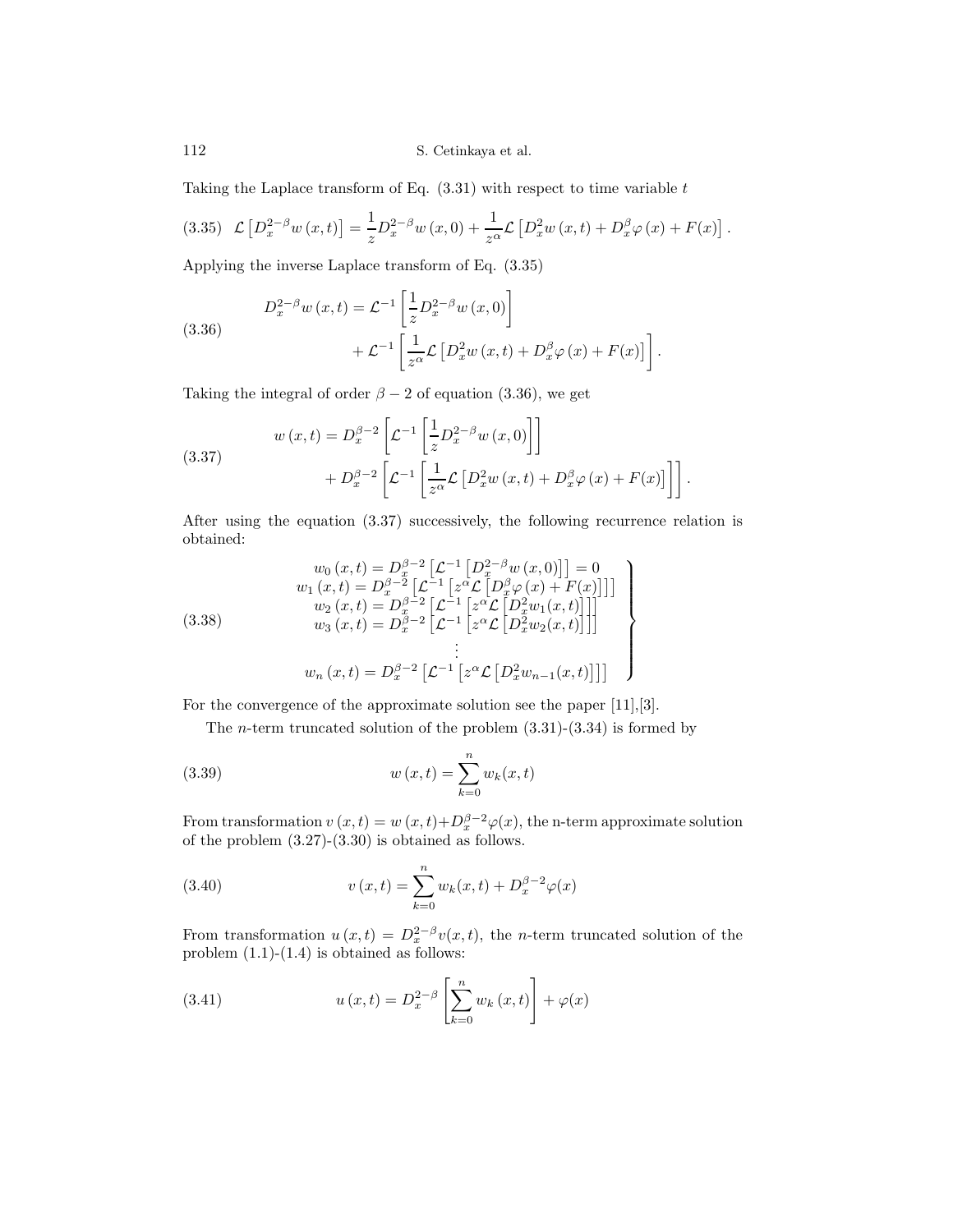| $\boldsymbol{x}$ |                  | $\alpha = 0.5$   | $\alpha = 0.75$  | $\alpha=1$       | Exact            |
|------------------|------------------|------------------|------------------|------------------|------------------|
|                  |                  | $\beta=1.5$      | $\beta = 1.75$   | $\beta = 2$      |                  |
| 0.2              | 0.3              | 2,08837337953747 | 2,15027880106184 | 2,07603978323998 | 1,64872127070013 |
|                  | 0.6              | 2,55660975766192 | 3,02092619056800 | 3,22967909859111 | 2,22554092849247 |
|                  | 0.9              | 2,97068648944469 | 3,99928929179716 | 4,78692926898143 | 3,00416602394643 |
| 0.4              | 0.3              | 3,01154466102428 | 2,83650667907428 | 2,53568071729955 | 2,01375270747048 |
|                  | 0.6              | 3,91889994200771 | 4,16468209833847 | 3,94473895899143 | 2,71828182845905 |
|                  | 0.9 <sub>l</sub> | 4,76788251532150 | 5,72187909306572 | 5,84676861225157 | 3,66929666761924 |
| 0.6              | 0.3              | 4,08672974637649 | 3,61399152945137 | 3,09708742192322 | 2,45960311115695 |
|                  | 0.6              | 5,53837499045954 | 5,43980865709289 | 4,81811504473401 | 3,32011692273655 |
|                  | 0.9              | 6,95383597076827 | 7,63616665641431 | 7,14125930932837 | 4,48168907033806 |
| 0.8              | 0.3              | 5,37868288669723 | 4,53486432006456 | 3,78279111940020 | 3,00416602394643 |
|                  | 0.6              | 7,51490086104965 | 6,93852313008294 | 5,88485900477113 | 4,05519996684467 |
|                  | 0.9              | 9,66790946048631 | 9,88215532465688 | 8,72235381715067 | 5,47394739172720 |

Table 3.3: The values of the truncated solution for various values of  $\alpha$  and  $\beta$  for Example 4.

Example 4. Consider the following initial boundary value problems with STFDE

(3.42) 
$$
D_t^{\alpha} u(x,t) = D_x^{\beta} u(x,t), 0 < \alpha \leq 1, 1 < \beta \leq 2,
$$

$$
(3.43) \t\t u(x,0) = e^x,
$$

$$
(3.44) \t\t u(0,t) = e^t
$$

(3.45) 
$$
u_x(0,t) = e^t
$$

Via the equation  $(3.41)$ , the solution of the problem  $(3.42)-(3.45)$  is obtained as follows:

,

.

(3.46) 
$$
u(x,t) = \sum_{n=1}^{\infty} \left[ \frac{t^{n\alpha}}{\Gamma(n\alpha+1)} D_x^{n\beta} e^x \right] + e^x = \sum_{n=0}^{\infty} \frac{t^{n\alpha}}{\Gamma(n\alpha+1)} D_x^{n\beta} e^x
$$

Notice that for  $\alpha = 1$  and  $\beta = 2$ , the obtained solution of problem (3.42)-(3.45) coincides with the exact solution  $u(x,t) = e^{t+x}$ 

Example 5. Consider the following initial boundary value problems with STFDE

(3.47) 
$$
D_t^{\alpha}u(x,t) = D_x^{\beta}u(x,t),
$$

(3.48) 
$$
u(x,0) = \cos(x) ,
$$

$$
(3.49) \t\t u(0,t) = e^{-t},
$$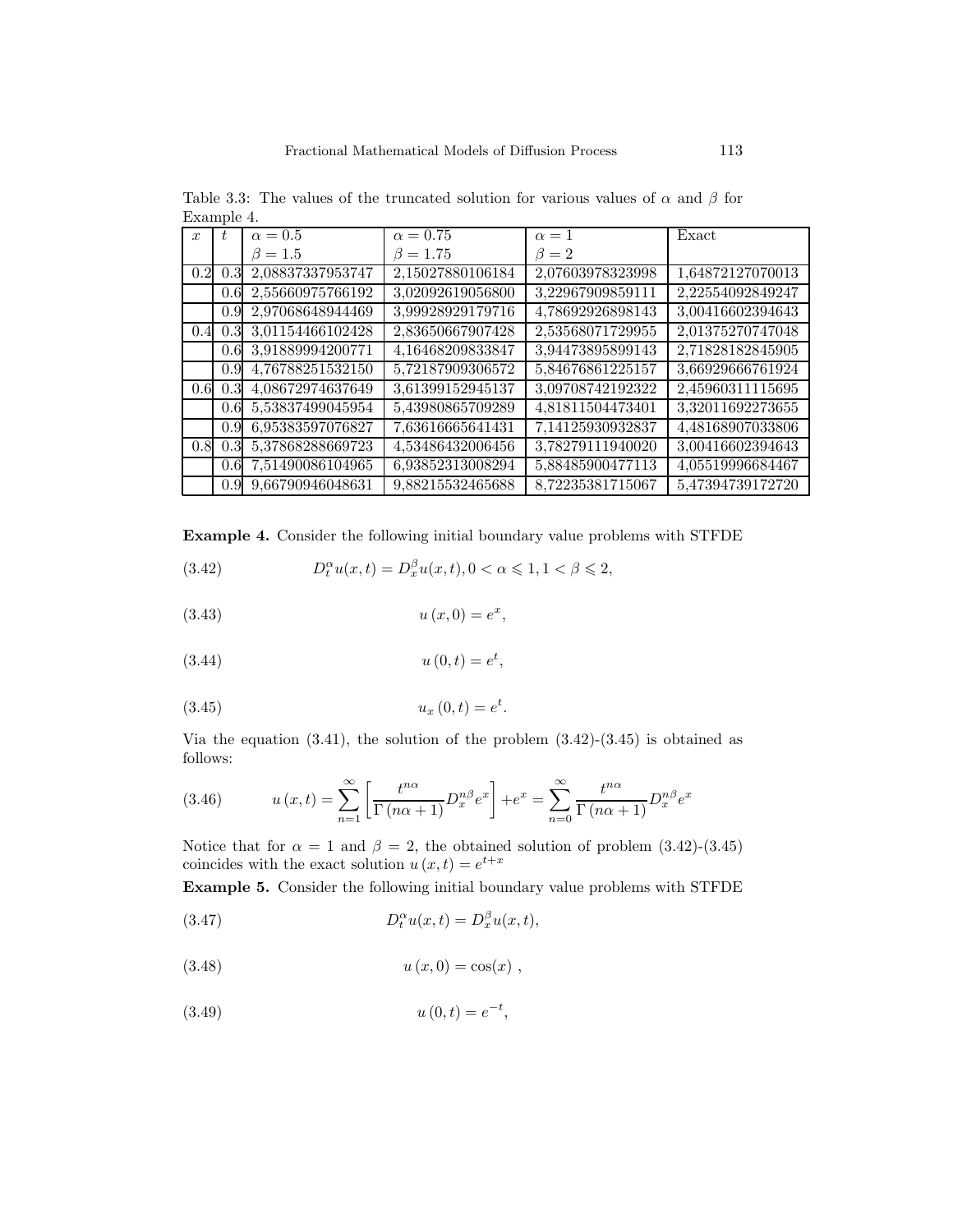114 S. Cetinkaya et al.



Fig. 3.4: The 10th-order truncated and exact solutions of the problem (3.47)-(3.50) for different  $\alpha$  and  $\beta$  at  $x = 0.2$ .



Fig. 3.5: The 10th-order truncated and exact solutions of the problem (3.47)-(3.50) for different  $\alpha$  and  $\beta$  at  $t = 0.2$ .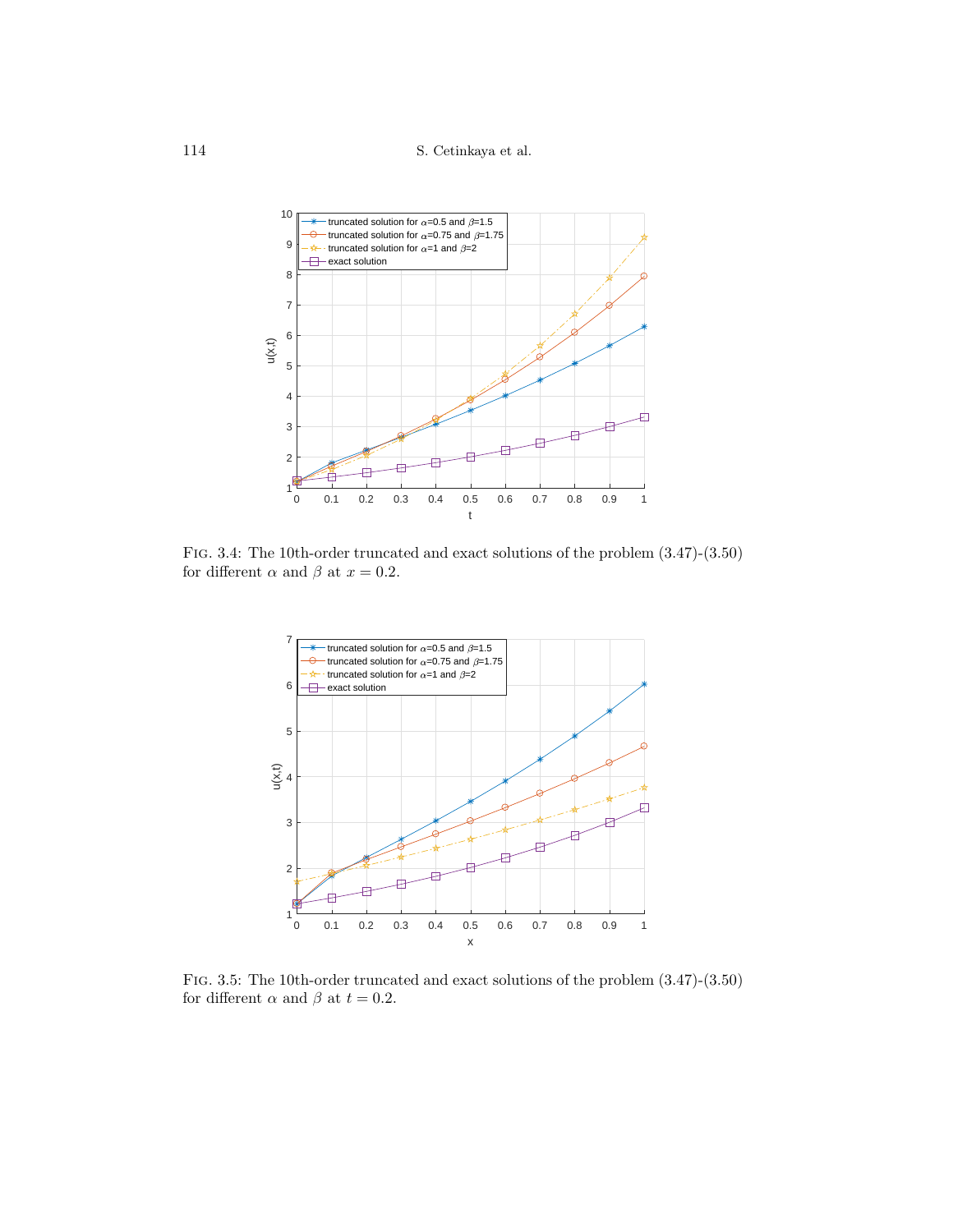Table 3.4: The values of the truncated solution for various values of  $\alpha$  and  $\beta$  for Example 5.

| $\boldsymbol{x}$ | t.               | $\alpha = 0.5$        | $\alpha = 0.75$   | $\alpha=1$        | Exact             |
|------------------|------------------|-----------------------|-------------------|-------------------|-------------------|
|                  |                  | $\beta = 1.5$         | $\beta = 1.75$    | $\beta = 2$       |                   |
| 0.2              | 0.3 <sub>l</sub> | 0.903862244232298     | 0.824980984781871 | 0.726051178346011 | 0,726051178345969 |
|                  | 0.6              | 0.841968005543826     | 0.707685126960147 | 0.537871942150945 | 0,537871942066125 |
|                  | 0.9              | 0.791500457499182     | 0.618430352394595 | 0.398465342240667 | 0,398465335076047 |
| 0.4              |                  | 0.3 0.821148214301377 | 0.749209750922389 | 0.682338766716592 | 0,682338766716552 |
|                  |                  | 0.6 0.746841346197896 | 0.626270832430415 | 0.505488991140827 | 0,505488991061114 |
|                  | 0.9              | 0.691152851212666     | 0.537571656548363 | 0.374475461665361 | 0,374475454932091 |
| 0.6              |                  | 0.3 0.713607265803153 | 0.652547810042192 | 0.611423661702675 | 0,611423661702639 |
|                  | 0.6              | 0.636427951728122     | 0.534166558506156 | 0.452953789216679 | 0,452953789145250 |
|                  | 0.9              | 0.582550153991443     | 0.452260178714689 | 0.335556426159110 | 0,335556420125626 |
| 0.8              | 0.3 <sub>l</sub> | 0.581636525788664     | 0.533892938724123 | 0.516133024755612 | 0,516133024755582 |
|                  | 0.6 <sup>l</sup> | 0.507723734195925     | 0.426978492751225 | 0.382360749094800 | 0,382360749034503 |
|                  | 0.9              | 0.459721663506987     | 0.356091115676833 | 0.283259814851433 | 0,283259809758270 |

$$
(3.50) \t\t u_x(0,t) = 0.
$$

Via the equation  $(3.41)$ , the solution of the problem  $(3.47)-(3.50)$  is obtained as follows:

$$
(3.51) \quad u(x,t) = \sum_{n=1}^{\infty} \frac{t^{n\alpha}}{\Gamma(n\alpha+1)} D_x^{n\beta} \cos(x) + \cos(x) = \sum_{n=0}^{\infty} \frac{t^{n\alpha}}{\Gamma(n\alpha+1)} D_x^{n\beta} \cos(x)
$$

Particularly for  $\alpha = 1$  and  $\beta = 2$ , eqs (3.47)-(3.50) coincides with the exact solution  $u(x,t) = e^{-t}\cos(x)$ .

As it can be seen from Table 3.4 that for the fixed values of  $x$  and for various values of t, the truncated solution  $u(x, t)$  decreases as the order of the fractional derivatives  $\alpha$  and  $\beta$  increases to 1 and 2 respectively. Moreover, for the fixed values of  $\alpha$ ,  $\beta$  and t and for various values of x the truncated solution  $u(x, t)$  generally decreases. Figure 3.6 and Figure 3.7 verify these analysis.

Example 6. Consider the following initial boundary value problems with STFDE

(3.52) 
$$
D_t^{\alpha} u(x,t) = D_x^{\beta} u(x,t) + 3\cos(x) ,
$$

(3.53) 
$$
u(x,0) = 4\cos(x) ,
$$

$$
(3.54) \t\t u(0,t) = 3 + e^{-t},
$$

$$
(3.55) \t\t u_x(0,t) = 0.
$$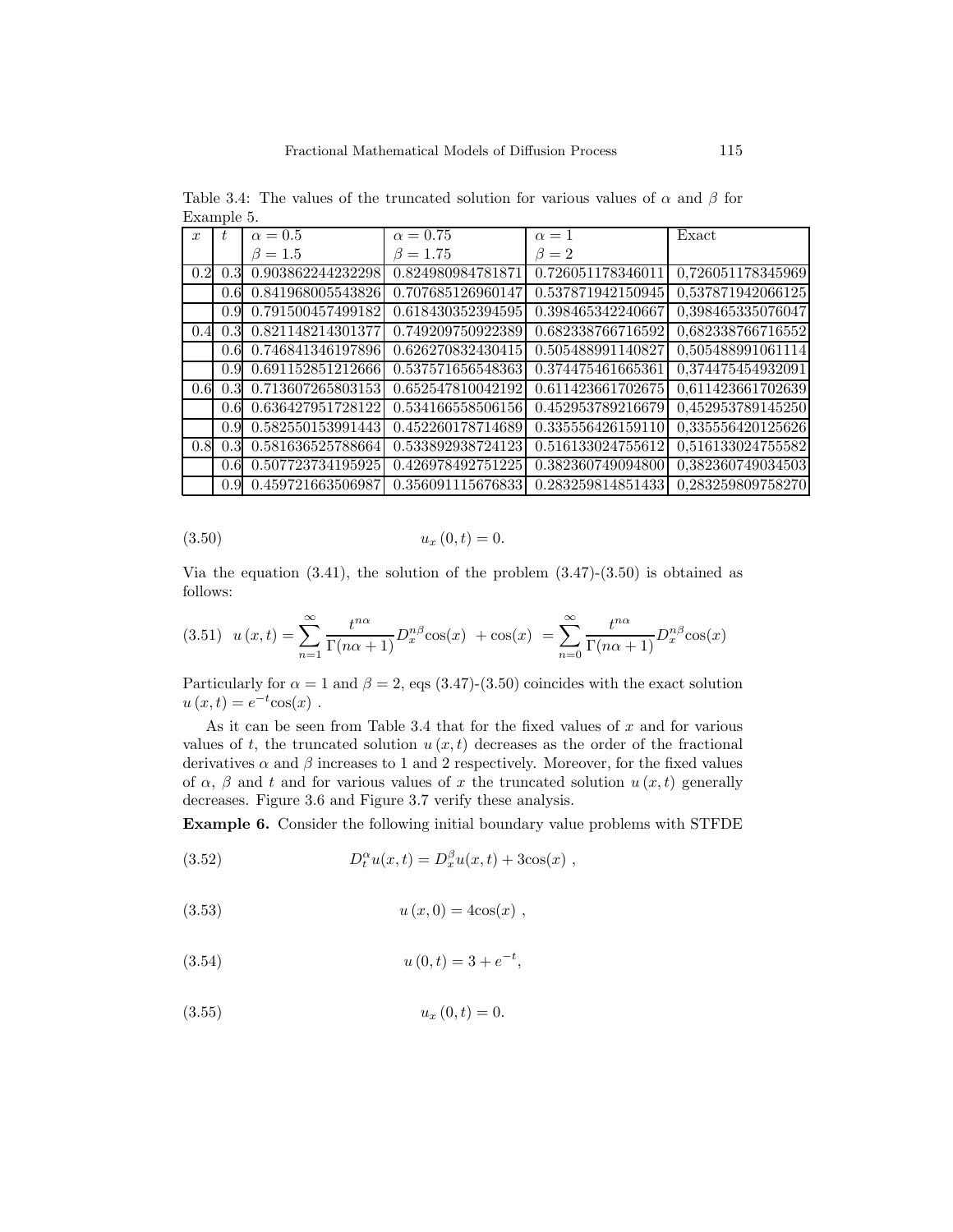116 S. Cetinkaya et al.



Fig. 3.6: The 10th-order truncated and exact solutions of the problem (3.47)-(3.50) for different  $\alpha$  and  $\beta$  at  $x = 0.2$ .



Fig. 3.7: The 10th-order truncated and exact solutions of the problem (3.47)-(3.50) for different  $\alpha$  and  $\beta$  at  $t = 0.2$ .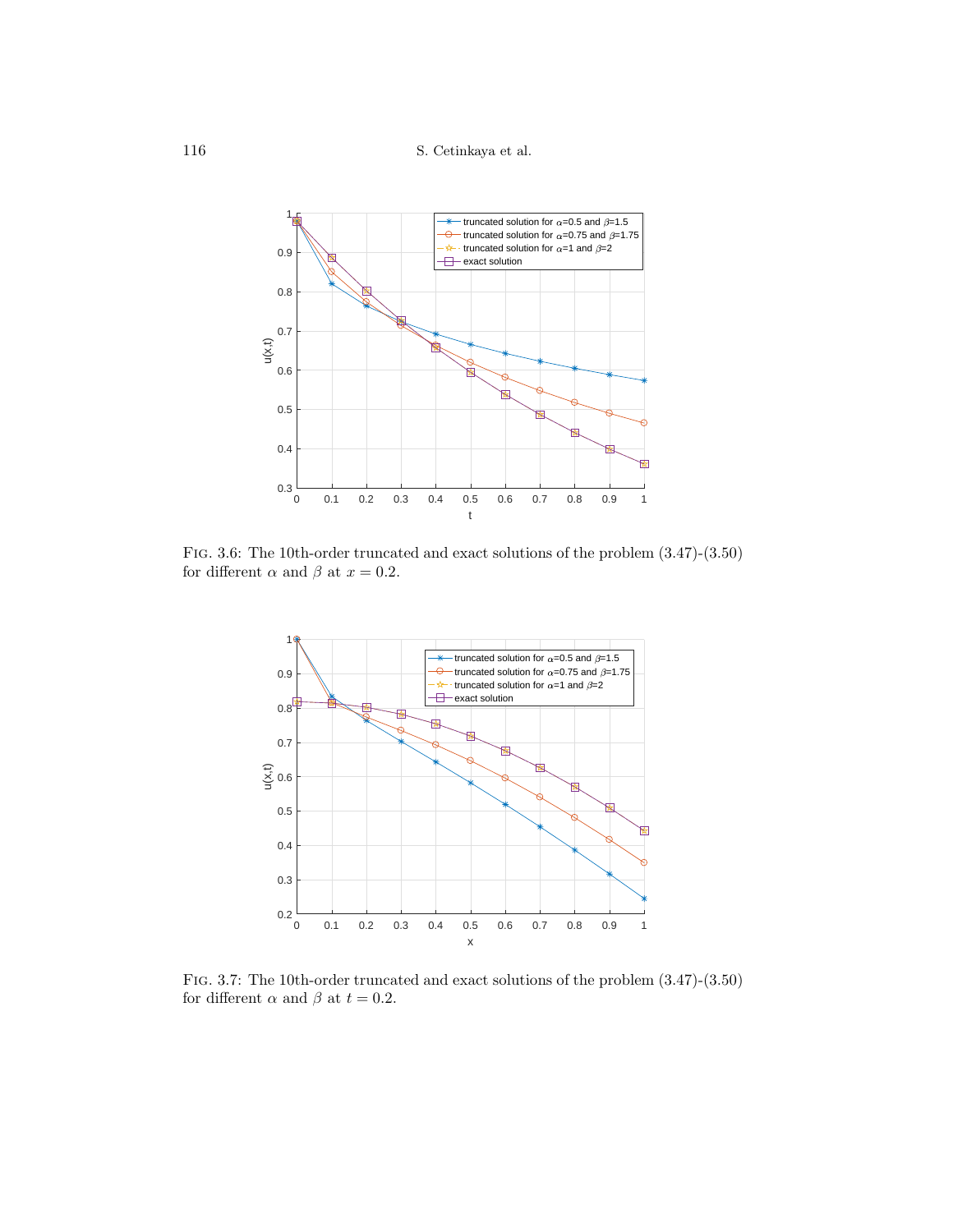Table 3.5: The values of the truncated solution for various values of  $\alpha$  and  $\beta$  for Example 6.

| $\boldsymbol{x}$ | t.               | $\alpha = 0.5$    | $\alpha = 0.75$   | $\alpha=1$        | Exact            |
|------------------|------------------|-------------------|-------------------|-------------------|------------------|
|                  |                  | $\beta = 1.5$     | $\beta = 1.75$    | $\beta = 2$       |                  |
| 0.2              | 0.3              | 4.048265009071808 | 3.918430488600173 | 3.670349334015450 | 3,66625091186969 |
|                  | 0.6              | 4.112985147153213 | 3.897810154133708 | 3.508638348671645 | 3,47807167558985 |
|                  | 0.9              | 4.114426725609185 | 3.858405307965574 | 3.435133355333552 | 3,33866506859977 |
| 0.4              | 0.3 <sub>l</sub> | 3.666999265151771 | 3.562520423402033 | 3.449373422540805 | 3,44552174872521 |
|                  | 0.6 <sup>l</sup> | 3.605397852354764 | 3.466172423035573 | 3.297398358530328 | 3,26867197306977 |
|                  | 0.9              | 3.499439737620516 | 3.395199974912163 | 3.228318783980112 | 3,13765843694075 |
| 0.6              | 0.3 <sup>l</sup> | 3.178909379366299 | 3.106622182184542 | 3.090881877836746 | 3,08743050643167 |
|                  | 0.6 <sup>l</sup> | 3.045899567443888 | 2.974701495671091 | 2.954701501376648 | 2,92896063387429 |
|                  | 0.9 <sup>°</sup> | 2.902313023871482 | 2.905580400098362 | 2.892801330258422 | 2,81156326485466 |
| 0.8              | 0.3              | 2.584462494159759 | 2.545682509109287 | 2.609166626505134 | 2,60625315279708 |
|                  | 0.6 <sup>l</sup> | 2.412498120529409 | 2.398501460159810 | 2.494210019462853 | 2,47248087707600 |
|                  | 0.9 <sup>°</sup> | 2.270933716497613 | 2.345283690540227 | 2.441957016261815 | 2,37337993779977 |

Via the equation  $(3.41)$ , the solution of the problem  $(3.52)-(3.55)$  is obtained as follows:

(3.56)

$$
u(x,t) = \sum_{n=1}^{\infty} \frac{t^{n\alpha}}{\Gamma(n\alpha+1)} \left[ D_x^{n\beta} \left( 4\cos(x) \right) + D_x^{(n-1)\beta} \left( 3\cos(x) \right) \right] + (4\cos(x))
$$

Particularly for  $\alpha = 1$  and  $\beta = 2$ , eqs (3.52)-(3.55) coincides with the exact solution  $u(x,t) = \cos(x) (e^{-t} + 3)$ .

As it is clear from Table 3.5 that for the fixed values of  $x$  and for various values of t, the truncated solution  $u(x, t)$  generally decreases as the order of the fractional derivatives  $\alpha$  and  $\beta$  increases to 1 and 2 respectively. Moreover, for the fixed values of  $\alpha$ ,  $\beta$  and t and for various values of x the truncated solution  $u(x, t)$  decreases. Figure 3.8 and Figure 3.9 verify these analysis.

Analysis of many examples lead us to the conclusion that the transformation  $u(x,t) = D_x^{2-\beta}v(x,t)$  increase the effects of  $\alpha$  and  $\beta$ .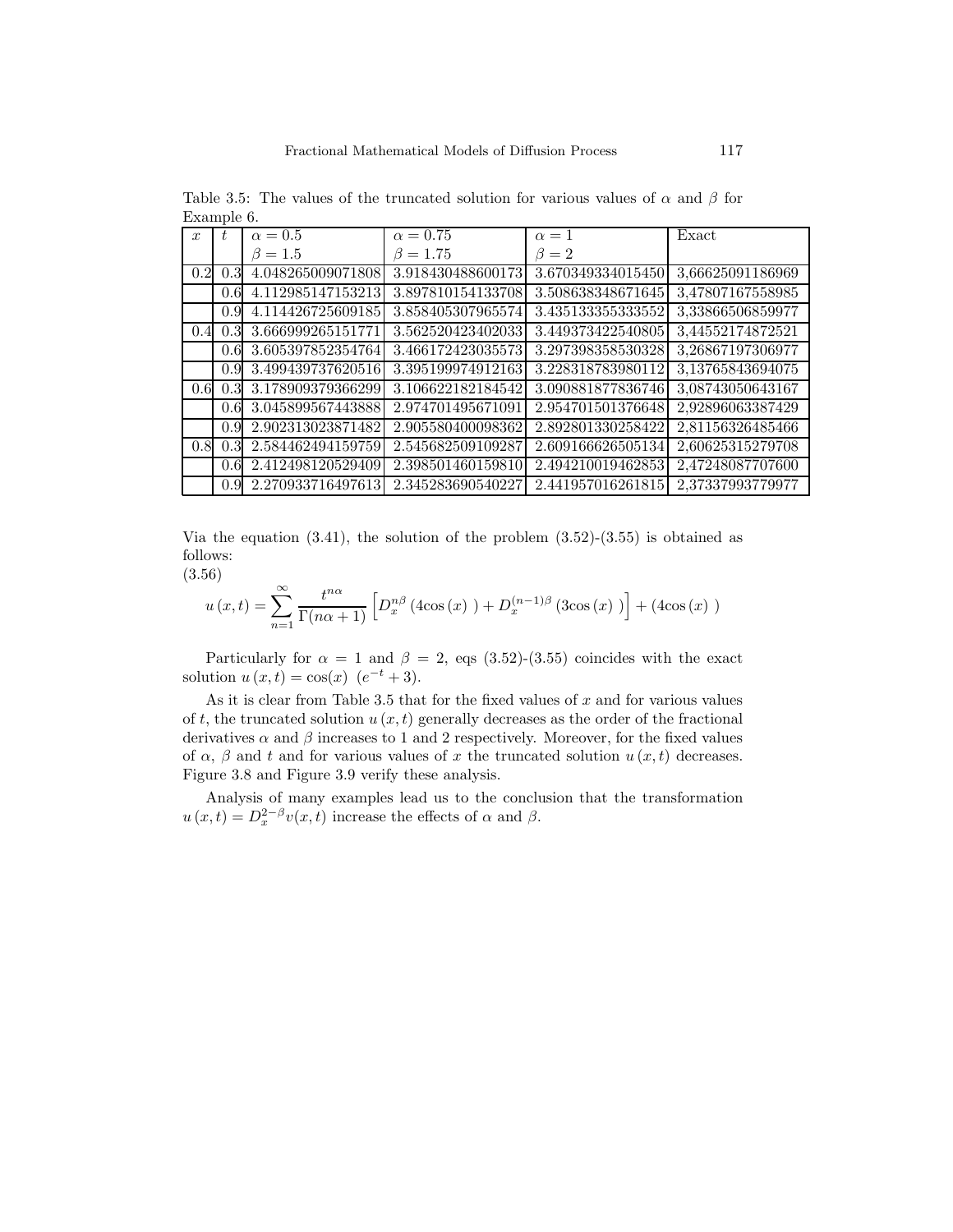118 S. Cetinkaya et al.



Fig. 3.8: The 10th-order truncated and exact solutions of the problem (3.52)-(3.55) for  $\alpha = 1$  and  $\beta = 2$  at  $x = 0.2$ .



Fig. 3.9: The 10th-order truncated and exact solutions of the problem (3.52)-(3.55) for  $\alpha = 1$  and  $\beta = 2$  at  $t = 0.2$ .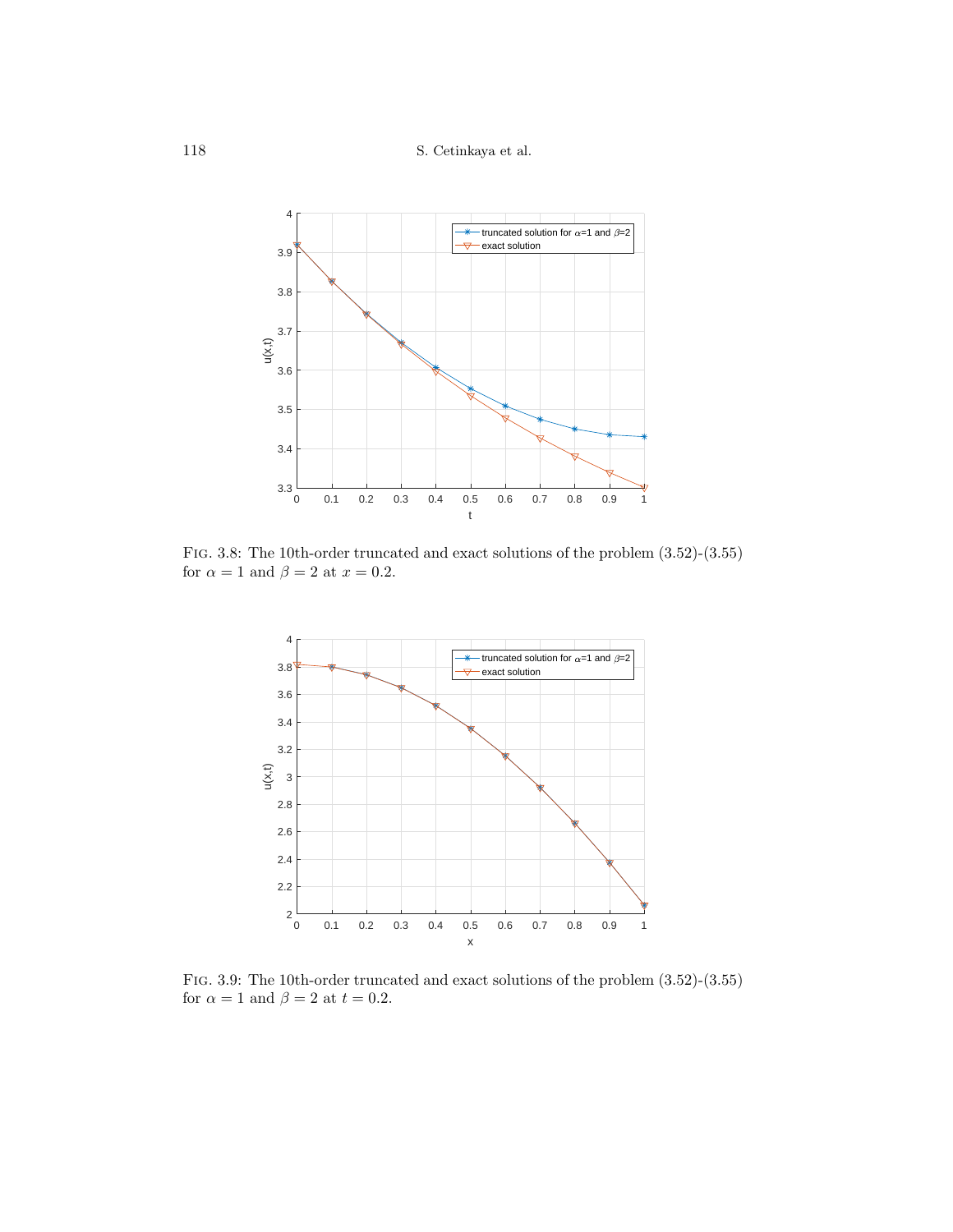#### 4. Conclusion

In this study, Laplace transformation with two new additional transformations are applied to initial boundary value problems with STFDE including Liouville-Caputo fractional derivative to construct the series solution which is called semi analytic solution. By making use of these transformations, the original problem is reduced into either time or space fractional differential equation for which it is easier to implement the Laplace transformation to construct truncated solution. We reach the conclusion that the truncated solution obtained by first approach with the transformation  $u(x,t) = D_t^{1-\alpha}v(x,t)$  is more accurate than the one obtained by second approach with the transformation  $u(x,t) = D_x^{2-\beta}v(x,t)$ . The reason for this result that the second approach include fractional derivative with respect to spatial variable x which affect the solution more than the time variable t when you construct the solution in series form. The numerical examples illustrated that the convergence and accuracy of the solution is very high.

### **REFERENCES**

- 1. S. ABBASBANDY: The application of homotopy analysis method to nonlinear equations arising in heat transfer. Physics Letters A 360 (2006), 109–113.
- 2. A. Atangana and D. Baleanu: New fractional derivatives with non-local and nonsingular kernel: Theory and application to heat transfer model. Thermal Science  $20$ (2016), 763–769.
- 3. S. BHALEKAR and V. D. GEJJI: Convergence of the new iterative method. Int. J. Differ. Eq. (2011), Article ID 989065.
- 4. M. A. Bayrak and A. Demir: A new approach for space-time fractional partial differential equations by Residual power series method. Appl. Math. And Comput. 336 (2018), 215–230.
- 5. S. CETINKAYA and A. DEMIR: Numerical Solutions of Nonlinear Fractional Differential Equations via Laplace Transform. Facta Universitatis Ser. Math. Inform 36(2) (2021), 249–257.
- 6. S. CETINKAYA, A. DEMIR and H. KODAL SEVINDIR: Solution of Space-Time-Fractional Problem by Shehu Variational Iteration Method. Advances in Mathematical Physics (2021), Article ID 5528928.
- 7. S. CETINKAYA, A. DEMIR and H. KODAL SEVINDIR: The analytic solution of initial boundary value problem including time-fractional diffusion equation. Facta Universitatis Ser. Math. Inform  $35(1)$   $(2020)$ ,  $243-252$ .
- 8. S. CETINKAYA and A. DEMIR: Sequential Space Fractional Diffusion Equation's solutions via New Inner Product. Asian-European Journal of Mathematics 14(7) (2021), 2150121. doi: 10.1142/S1793557121501217
- 9. S. CETINKAYA and A. DEMIR: On the Solution of Bratu's Initial Value Problem in the Liouville–Caputo Sense by Ara Transform and Decomposition Method. Comptes rendus de l'Acad´emie bulgare des Sciences 74(12) (2021), 1729–1738.
- 10. A. Demir, M. A. Bayrak and E. Ozbilge: A new approach for the Approximate Analytical solution of space time fractional differential equations by the homotopy analysis method. Advances in mathematichal physics (2019), Article ID 5602565.